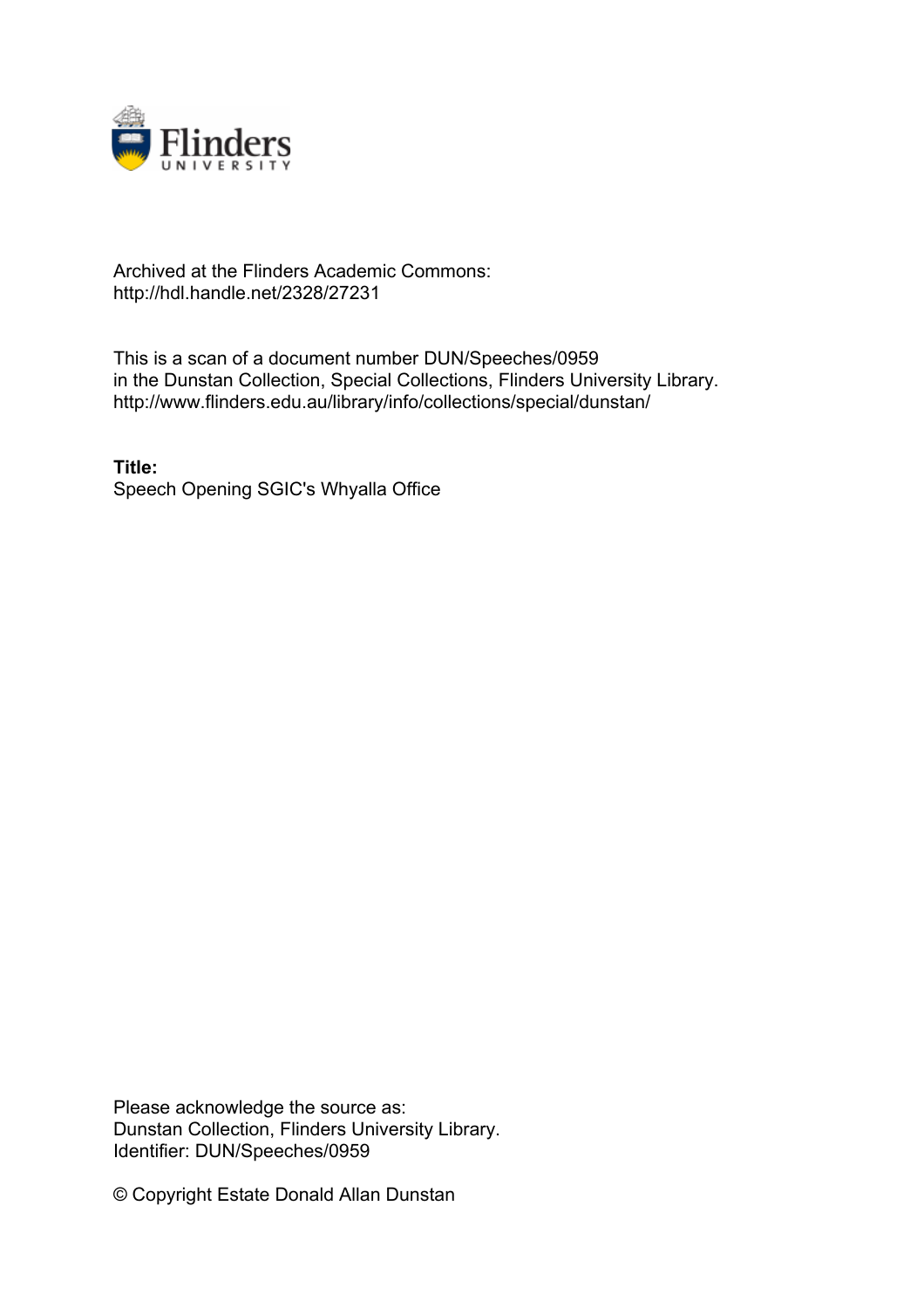

2.

SPEECH BY THE PREMIER, MR. DUNSTAN, OPENING STATE GOVERNMENT INSURANCE COMMISSION'S WHYALLA OFFICE. 15.9.72

MY PARLIAMENTARY COLLEAGUES, MR. MILNE, MR. GILLEN, LADIES AND GENTLEMEN;

I WAS DELIGHTED TO BE ASKED TO PERFORM TODAY'S CEREMONY OPENING THE STATE GOVERNMENT INSURANCE COMMISSION'S FIRST REGIONAL OFFICE.

THE VERY FACT THAT THE OPENING TAKES PLACE WITHIN NINE MONTHS OF THE COMMISSION'S OPENING ITS DOORS FOR BUSINESS AND LESS THAN TWO YEARS SINCE ITS INITIAL ESTABLISHMENT BY PARLIAMENT IS PROOF OF ITS SUSTAINED GROWTH AND EVIDENCE OF THE ENTERPRISE OF ITS BOARD. GENERAL MANAGER AND 5TAFF .

OUR BELIEF, WHEN WE FIRST PROPOSED SETTING UP SUCH A COMMISSION, THAT IT WOULD RAPIDLY PROVE ITS WORTH HAS ALREADY BEEN BORNE OUT.

ALTHOUGH IT IS STILL IN ITS INFANCY, THE COMMISSION HAS PROVED ITS VALUE BOTH IN THE SERVICES OFFERED TO THE PUBLIC AND IN THE COMMITMENT IT HAS TO THE INVESTMENT OF ITS FUNDS WITHIN SOUTH AUSTRALIA TO HELP FINANCE SOUTH AUSTRALIAN DEVELOPMENT.

IT WAS APPARENT FROM THE FIRST DAY THAT THE COMMISSION BEGAN BUSINESS THAT IT WOULD RECEIVE A READY RESPONSE FROM THE PUBLIC. PREMIUM INCOME AND THE NUMBER OF CLIENTS HANDLED BY THE COMMISSION HAVE RISEN STEADILY. IT NOW HAS MORE THAN 3,250 CLIENTS AND THIS MONTH PASSED THE \$1 MILLION MARK IN MONEY INVESTED IN SOUTH AUSTRALIA. EQUALLY ENCOURAGING, THE INCREASED BUSINESS HAS OCCURRED ACROSS THE BOARD IN ALL CLASSES OF INSURANCE WHICH THE COMMISSION PROVIDES, THAT IS VIRTUALLY EVERYTHING EXCEPT LIFE COVER. AND THAT ALREADY COVERS QUITE A FIELD - STARTING WITH THE STATE FLEET IN THE SHAPE OF THE GOOD SHIP TROUBRIDGE. INSURED FOR ONE MILLION DOLLARS, AND EXTENDING DOWN THROUGH MY AND OTHER PEOPLE'S CARS TO SOMEBODY WHO I'M TOLD HAS INSURED HIS BICYCLE WITH THE COMMISSION. Dunstan Collection, Special Collections, Flinders University Library.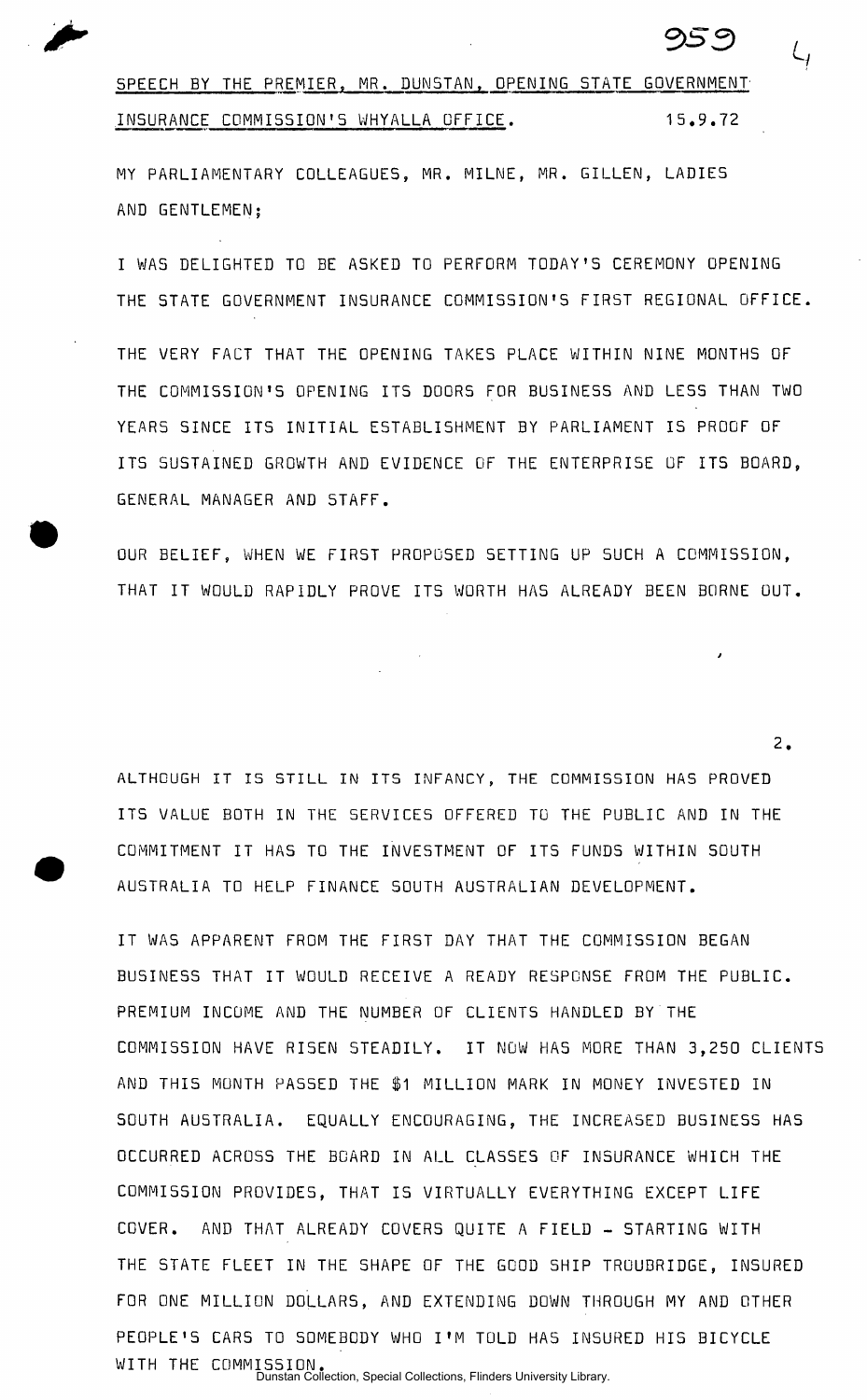BY THE WAY, THAT'S NOT THE COMMISSION'S ONLY CONNECTION WITH BICYCLES. IT HAS GIVEN 80 OF THEM TO BE USED FOR ROAD SAFETY INSTRUCTION TO CHILDREN AT THE NEW INSTRUCTION CENTRE AT MARION -WHICH SHOWS, I THINK, THAT THE COMMISSION HAS A HEART AS WELL AS A SOUND BUSINESS HEAD.

THE LEGISLATION PROVIDING FOR THE ESTABLISHMENT OF THE COMMISSION WAS AMONG THE VERY FIRST MEASURES INTRODUCED AFTER MY GOVERNMENT'S RETURN TO OFFICE. I SAID AT THE TIME THAT OUR AIM WAS TO KEEP INSURANCE PREMIUMS AT A REASONABLE LEVEL AND TO ENSURE THAT BY COMPETITION, ADEQUATE SERVICE WAS GIVEN TO THE PUBLIC, NOT ONLY BY WAY OF PREMIUM RATES BUT IN CONDITIONS OF POLICIES AND THE WAY IN WHICH CLAIMS WERE PROCESSED. ALTHOUGH ALL OTHER STATES HAD ENTERED THE FIELD THE BILL DID NOT GO THROUGH WITHOUT OPPOSITION.

INDEED ONE SPEAKER, IN A FLURRY OF CARELESS RHETORIC, WENT SO FAR AS TO CALL IT A "FLOURISH OF SOCIALISM WHICH WILL DO NOTHING THAT MATTERS FOR THE SOUTH AUSTRALIAN CITIZENS". WELL, I DON'T THINK IT HAS TAKEN VERY LONG TO MAKE THAT ASSERTION LOOK DOWNRIGHT SILLY .

THE COMMISSION HAS, IN FACT, EXERCISED A SIGNIFICANT STABILISING EFFECT ON THE INSURANCE INDUSTRY AS A WHOLE IN SOUTH AUSTRALIA, AND IT HAS ACHIEVED THIS WITH A SMALL STAFF AND BY CHARGING FAIR AND PROPER PREMIUMS .

NOW WE HAVE REACHED THE STAGE WHERE IT CAN EMBARK ON ITS FIRST MAJOR EXPANSION - THE MOVE INTO A PROVINCIAL CITY. THE GOVERNMENT WAS EXTREMELY PLEASED THAT THE COMMISSION SELECTED WHYALLA FOR THIS PURPOSE AND THAT IT WAS POSSIBLE FOR THIS TO CO-INCIDE WITH THE OPENING OF A REGIONAL OFFICE OF THE REGISTRAR OF MOTOR VEHICLES .

3.

4 .